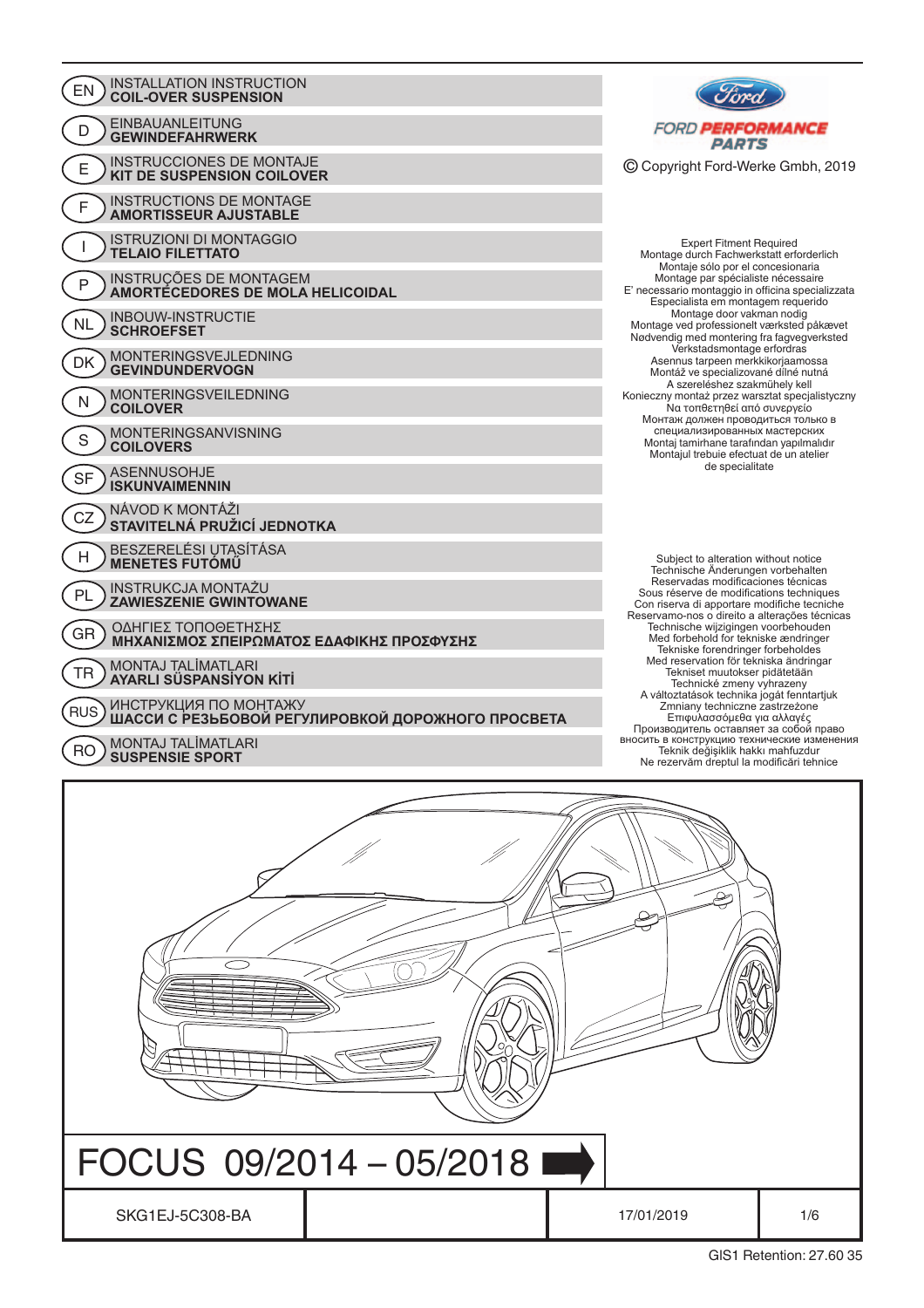| EN See Workshop Manual<br>D Siehe Werkstatthandbuch<br>$E$ Ver manual de taller<br>F Voir Manuel d'atelier<br>Vedere manuale officina<br>P Cf. o manual da oficina<br>NL Zie werkplaatshandboek<br>DK Se værkstedshåndbog<br>N Se verkstedshånboka<br>S Se verkstadshandboken<br>SF Katso korjaamon käsikirjasta<br>CZ Viz dílenskou příručku<br>H Lásd a Műhely-kézikönyvben<br>PD Patrz podręcznik warsztatowy<br>GR λέπε Εγχειρίδιο Συνεργείου<br>TR Tamirhane el kitabına bakınız<br>RUS Смотри руководство по<br>эксплуатации<br>RO Vezi manualul de atelier | <b>Caution Symbol</b><br>END<br>$\bigcirc$<br>E.<br>F<br>$\mathbf{I}$<br>$\mathsf{P}$<br>(NE)<br>DK)<br>Varselssymbol<br>N<br>$\overline{\mathbb{S}}$<br>Varningssymbol<br>SE)<br>CZ<br>EHD.<br><b>FD</b><br>Ostrożnie<br>GR)<br>①<br>(TR<br>Dikkat Sembolü<br>(RUS)<br>(RO) | Symbol "Vorsicht"<br>Símbolo de precaución<br>Symbole Attention<br>Simbolo di attenzione<br>Símbolo de Cuidado<br>Symbool "waarschuwing"<br>Symbol - Giv agt<br>Varoitus-symboli<br>Symbol výstrahy<br>Vigyázat szimbólum<br>Σύμβολο «Προσοή»<br>Знак «Внимание!»<br>Simbol de atenționare | <b>EN</b><br>$\lbrack$ D $\rbrack$<br>$\mathbb{E}$<br>$\mathbb E$<br>$\mathbf{1}$<br>$\mathbb{P}$<br>MD,<br><b>DK)</b><br>$\sqrt{N}$<br>$\mathbb{S}% _{T}=\mathbb{S}_{T}\!\left( a,b\right) ,\ \mathbb{S}_{T}=\mathbb{S}_{T}\!\left( a,b\right) ,$<br>Rörelsepil<br>Œ<br>Œ<br>$\mathbb{E}$<br>PD<br><b>GR)</b><br>TR)<br>(RUS)<br>(RO) | <b>Motion Arrow</b><br>Pfeil Bewegung<br>Flecha de movimiento<br>Flèche de déplacement<br>Freccia indicante movimento<br>Seta de movimento<br>Pijl "beweging"<br>Retningspil<br>Bevegelsespil<br>Liikkeen nuoli<br>Šipka označující pohyb<br>Mozgás irányát jelző nyíl<br>Strzałka wskazująca kierunek ruchu<br>Βέλος πυ υπδεικνύει κίνηση<br>Hareket oku<br>Стрелка направления движения<br>Săgeată ce indică mișcarea | E<br>$\overline{D}$ K $D$ Se<br><b>RUS</b> | EN See View<br>D Siehe Ansicht<br>Consulte la<br>visualización<br>F > Voir vue<br>Vedere figura<br><sup>D</sup> Ver a ilustração<br>NL Zie afbeelding<br>$N$ Se bilde<br>S Se "Visa"<br>SF Katso näkymä<br>CZ Kontrola pohledem<br>H Lásd az ábrát<br>PL Patrz Rzut<br>GR Δείτε την εικόνα<br>TR Görünüme Bakın<br>Смотри<br>иллюстрацию<br>RO Consultați ilustrația |
|-------------------------------------------------------------------------------------------------------------------------------------------------------------------------------------------------------------------------------------------------------------------------------------------------------------------------------------------------------------------------------------------------------------------------------------------------------------------------------------------------------------------------------------------------------------------|------------------------------------------------------------------------------------------------------------------------------------------------------------------------------------------------------------------------------------------------------------------------------|--------------------------------------------------------------------------------------------------------------------------------------------------------------------------------------------------------------------------------------------------------------------------------------------|----------------------------------------------------------------------------------------------------------------------------------------------------------------------------------------------------------------------------------------------------------------------------------------------------------------------------------------|-------------------------------------------------------------------------------------------------------------------------------------------------------------------------------------------------------------------------------------------------------------------------------------------------------------------------------------------------------------------------------------------------------------------------|--------------------------------------------|----------------------------------------------------------------------------------------------------------------------------------------------------------------------------------------------------------------------------------------------------------------------------------------------------------------------------------------------------------------------|
| EN Throw away<br>D Entsorgen<br>E Desechar<br>$F$ Jeter<br>DEliminare<br>P Jogar fora<br>NL Gooi weg<br>DK Bortskaf<br>N Kast<br>S Släng bort<br>SF Hävitä<br>CZ Vyhodit<br>H Dobja ki<br>PL Wyrzuć<br>GR Απρρίψτε<br><b>TR</b> Atın<br>RUS Утилизировать<br>RO A se arunca                                                                                                                                                                                                                                                                                       |                                                                                                                                                                                                                                                                              |                                                                                                                                                                                                                                                                                            |                                                                                                                                                                                                                                                                                                                                        |                                                                                                                                                                                                                                                                                                                                                                                                                         |                                            |                                                                                                                                                                                                                                                                                                                                                                      |
|                                                                                                                                                                                                                                                                                                                                                                                                                                                                                                                                                                   |                                                                                                                                                                                                                                                                              |                                                                                                                                                                                                                                                                                            |                                                                                                                                                                                                                                                                                                                                        |                                                                                                                                                                                                                                                                                                                                                                                                                         |                                            |                                                                                                                                                                                                                                                                                                                                                                      |
| 2/6                                                                                                                                                                                                                                                                                                                                                                                                                                                                                                                                                               | SKG1EJ-5C308-BA                                                                                                                                                                                                                                                              |                                                                                                                                                                                                                                                                                            |                                                                                                                                                                                                                                                                                                                                        | C Copyright Ford-Werke GmbH, 2019                                                                                                                                                                                                                                                                                                                                                                                       |                                            | Ford<br><b>FORD PERFORMANCE</b><br><b>PARTS</b>                                                                                                                                                                                                                                                                                                                      |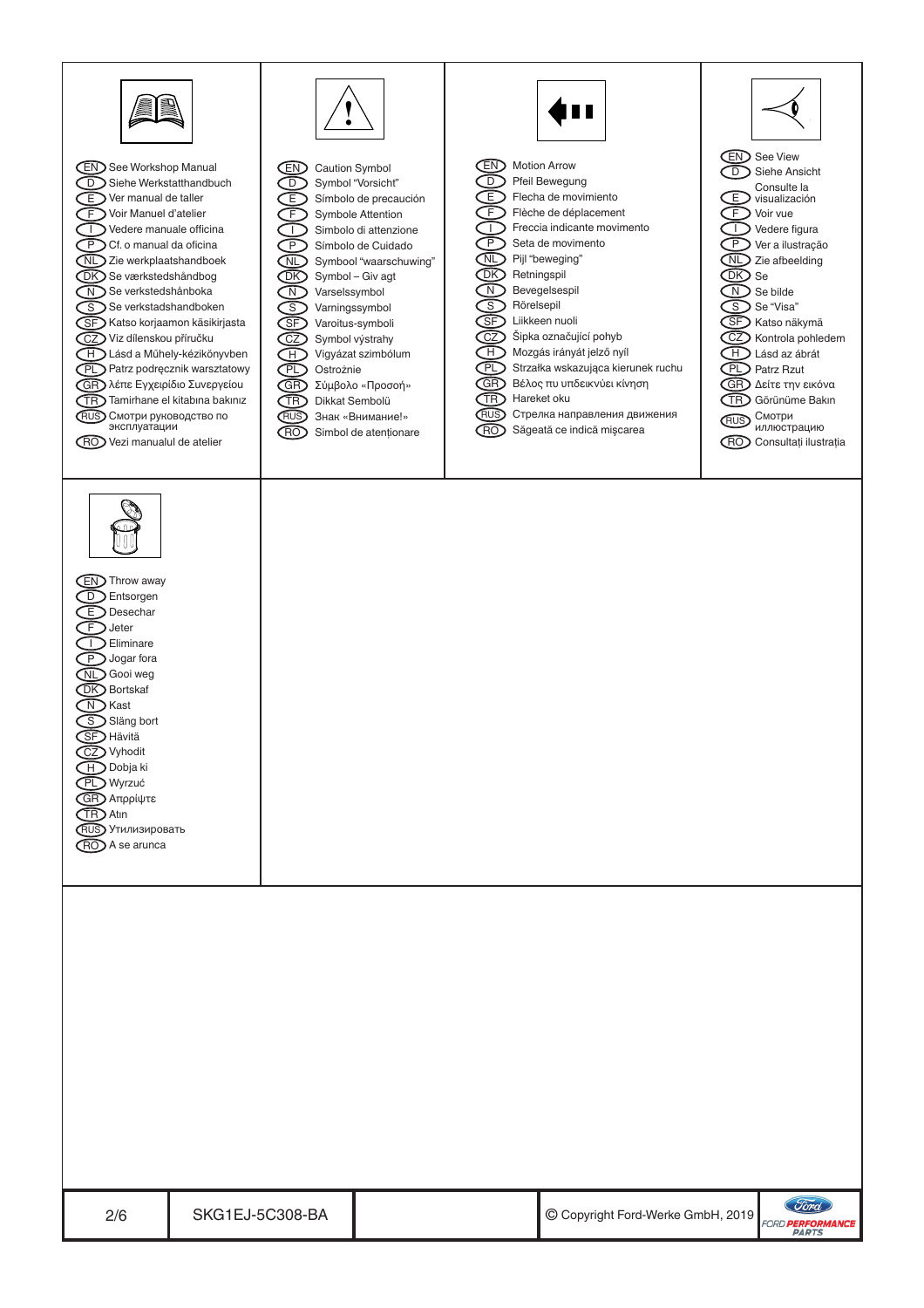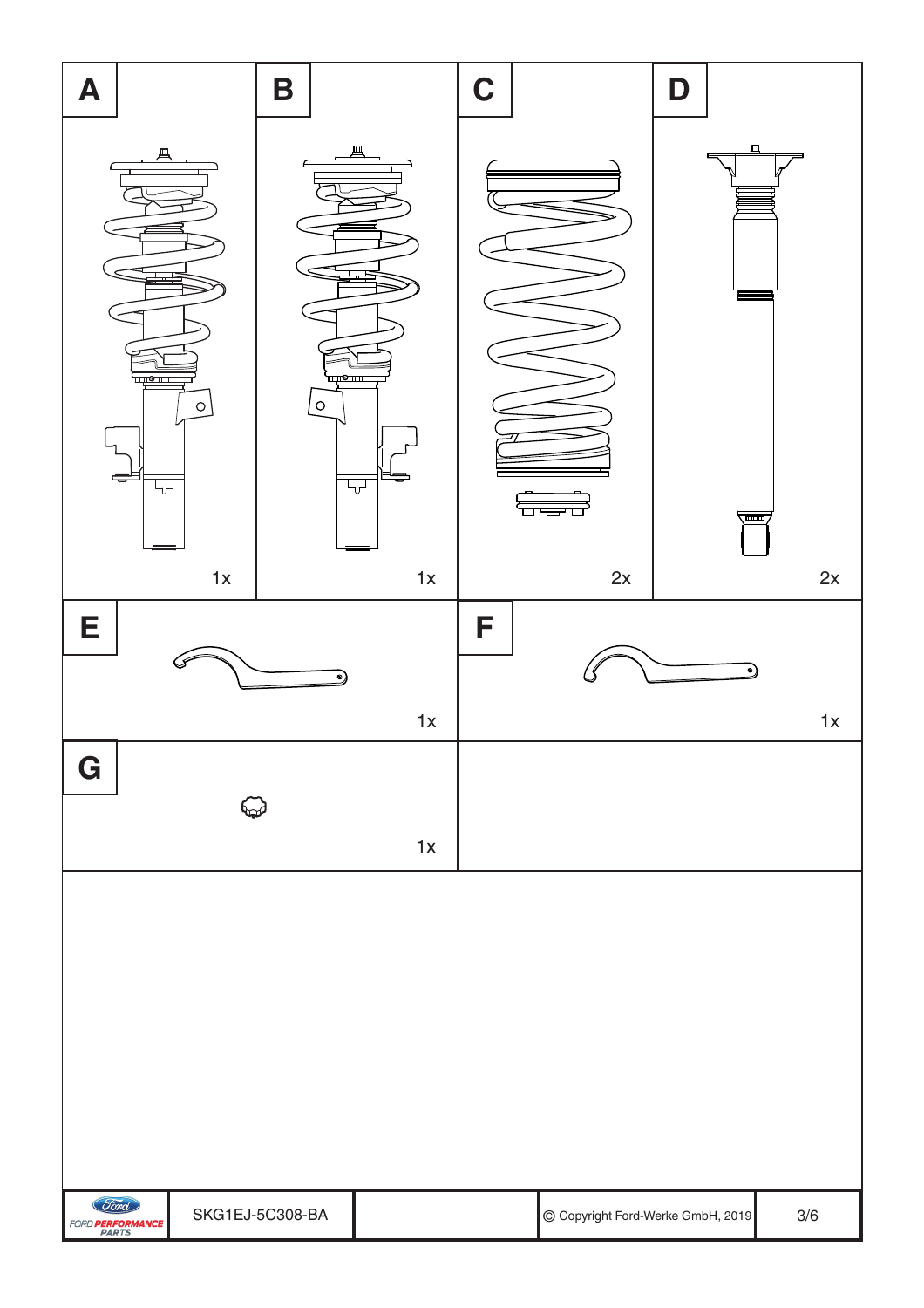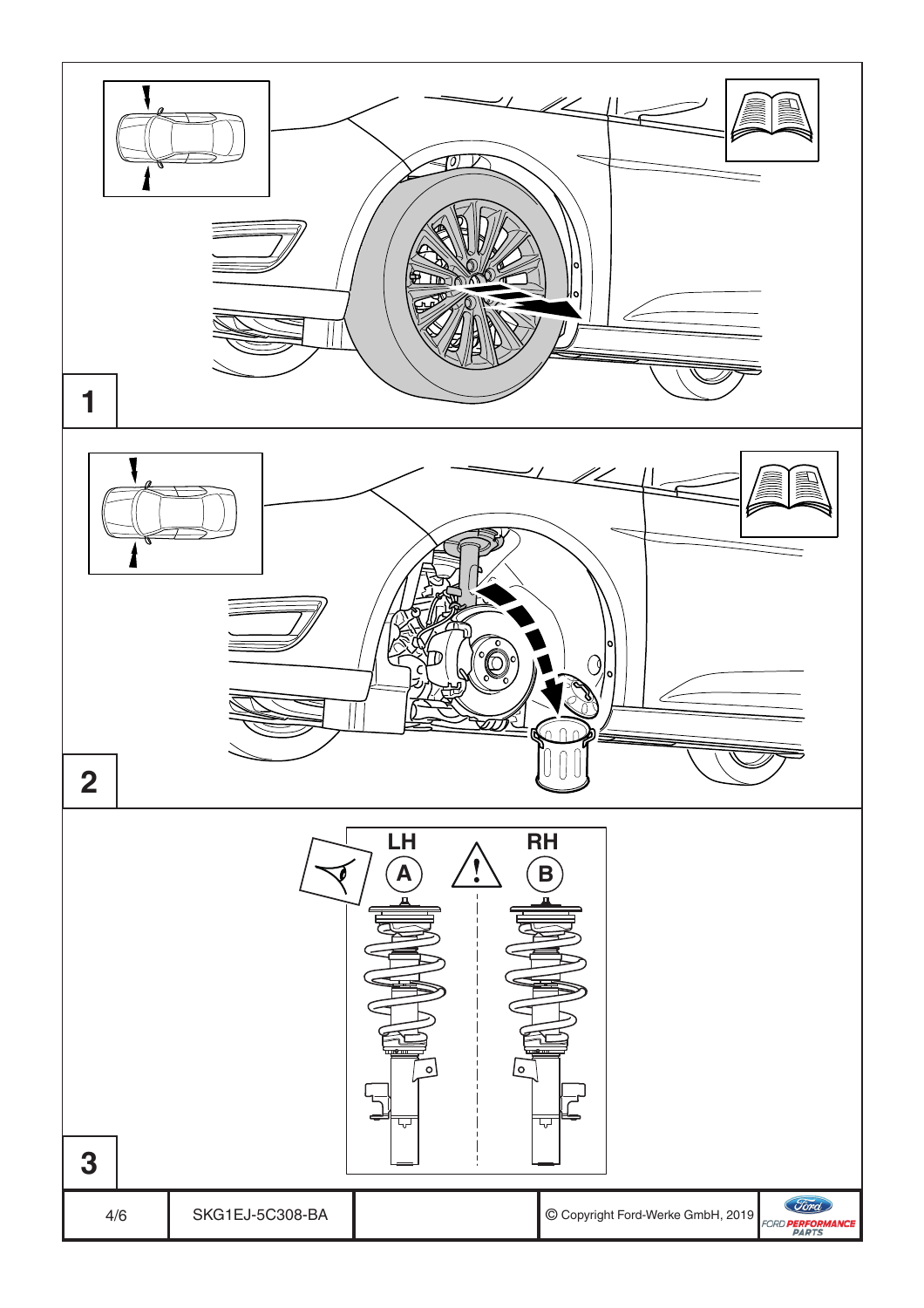